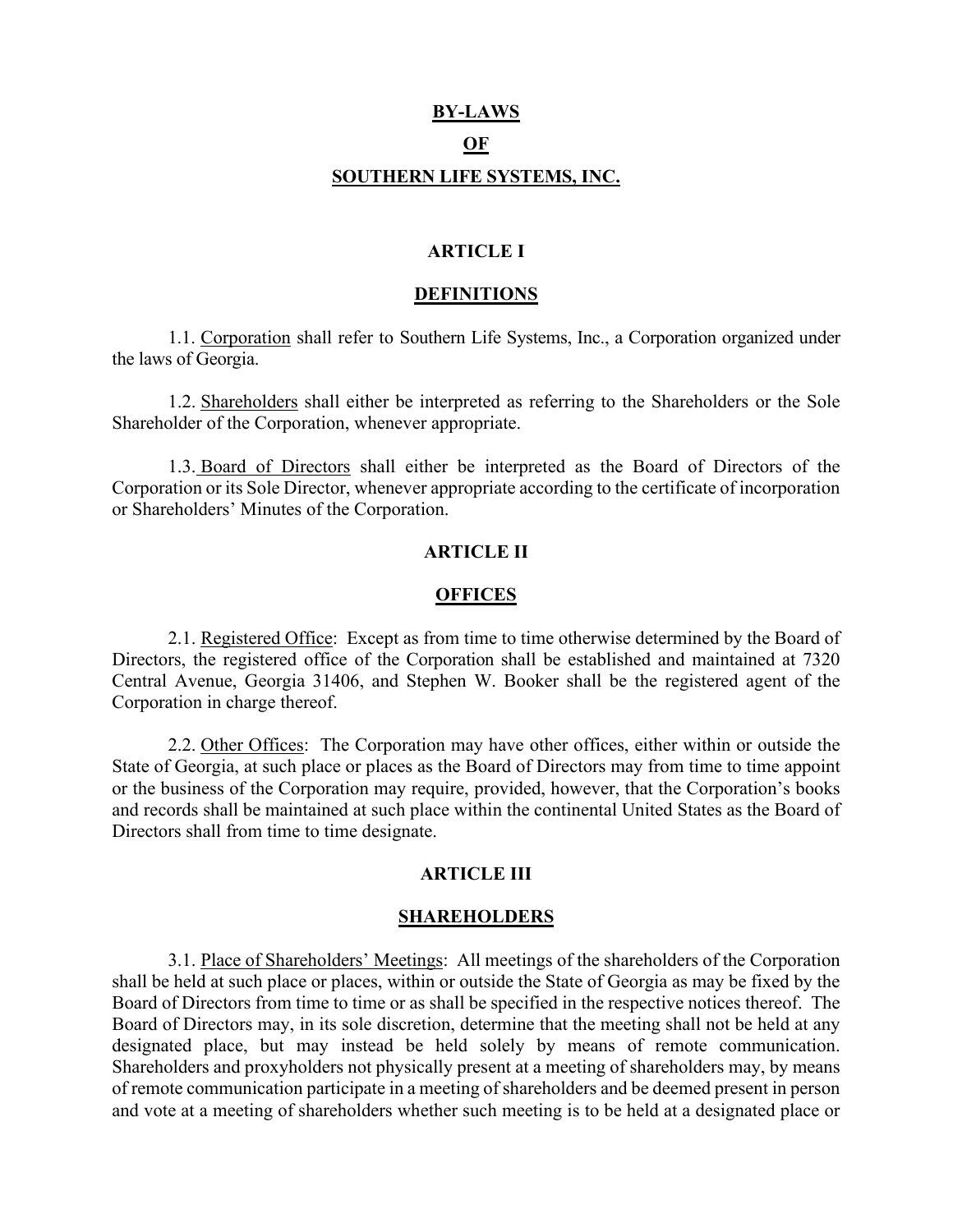solely by means of remote communication, provided that (i) the Corporation shall implement reasonable measures to verify that each person deemed present and permitted to vote at the meeting by means of remote communication is a shareholder or proxyholder, (ii) the Corporation shall implement reasonable measures to provide such shareholders and proxyholders a reasonable opportunity to participate in the meeting and to vote on matters submitted to shareholders, including an opportunity to read or hear the proceedings of the meeting substantially concurrently with such proceedings, and (iii) if any shareholder or proxyholder votes or takes other action at the meeting by means of remote communication, a record of such vote or other action shall be maintained by the Corporation.

3.2. Date and Hour of Annual Meetings of Shareholders: An annual meeting of shareholders shall be held for the election of directors and any other proper purpose on a date and a time designated by the Shareholders during their first meeting. If there be a failure to hold the annual meeting or to take action by written consent to elect Directors in lieu of an annual meeting for a period of 30 days after the date designated for the annual meeting, or if no date has been designated, for a period of 13 months after the latest to occur of the organization of the Corporation, its last annual meeting or the last action by written consent to elect Directors in lieu of an annual meeting, the Court of Chancery may summarily order a meeting to be held upon the application of any shareholder or Director.

3.3. Purpose of Annual Meetings: At each annual meeting, the shareholders shall elect the members of the Board of Directors for the succeeding year. At any such annual meeting any further proper business may be transacted.

3.4. Special Meetings of Shareholders: Special meetings of the shareholders or of any class or series thereof entitled to vote may be called by the Board of Directors, President or by the Chairman of the Board of Directors, or at the request in writing by shareholders of record owning at least fifty (50%) percent of the issued and outstanding voting shares of common stock of the Corporation.

3.5. Notice of Meetings of Shareholders: Except as otherwise expressly required or permitted by law, not less than ten days nor more than sixty days before the date of every shareholders' meeting the Secretary shall give to each shareholder of record entitled to vote at such meeting, written notice, served personally by mail or by telegram, stating the following: the place, date and hour of the meeting, the means of remote communications, if any, by which shareholders and proxyholders may be deemed to be present in person and vote at such meeting; and, in the case of a special meeting, the purpose or purposes for which the meeting is called. Such notice, if mailed, shall be deemed to be given when deposited in the United States mail, postage prepaid, directed to the shareholder at his address for notices to such shareholder as it appears on the records of the Corporation. Any notice to shareholders shall be effective if given by a form of electronic transmission consented to by the shareholder to whom notice is to be given.

# 3.6. Quorum of Shareholders:

(a) Unless otherwise provided by the Certificate of Incorporation or by law, at any meeting of the shareholders, the presence in person or by proxy of shareholders entitled to cast a majority of the votes thereat shall constitute a quorum. The withdrawal of any shareholder after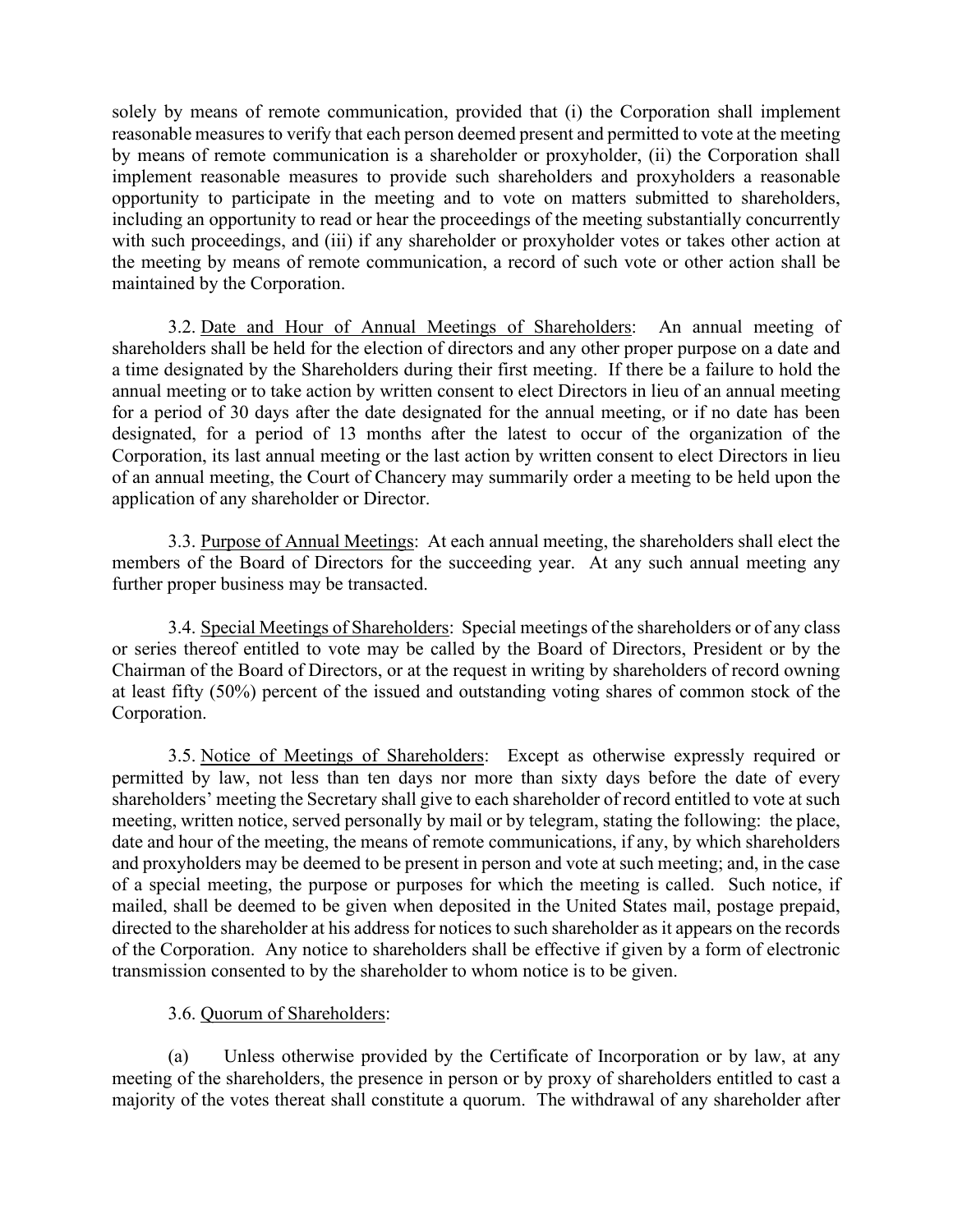the commencement of a meeting shall have no effect on the existence of a quorum, after a quorum has been established at such meeting.

(b) At any meeting of the shareholders at which a quorum shall be present, a majority of voting shareholders, present in person or by proxy, may adjourn the meeting from time to time without notice other than announcement at the meeting so long as the time, place, if any, and the means of remote communications, if any, by which shareholders and proxyholders may be deemed to be present in person and vote at such adjourned meeting are announced at the meeting at which the adjournment is taken. In the absence of a quorum, the Officer presiding thereat shall have power to adjourn the meeting from time to time until a quorum shall be present. Notice of any adjourned meeting, other than announcement at the meeting, shall not be required to be given except as provided in paragraph (d) below and except where expressly required by law.

(c) At any adjourned session at which a quorum shall be present, any business may be transacted which might have been transacted at the meeting originally called but only those shareholders entitled to vote at the meeting as originally noticed shall be entitled to vote at any adjournment or adjournments thereof, unless a new record date is fixed by the Board of Directors.

(d) However, if an adjournment is for more than thirty days, or if after the adjournment a new record date is fixed for the adjourned meeting, a notice of the adjourned meeting shall be given to each shareholder of record entitled to vote at the meeting.

3.7. Chairman and Secretary of Meeting: The President, shall preside at meetings of the shareholders. The Secretary shall act as secretary of the meeting or if he is not present, then the presiding Officer may appoint a person to act as secretary of the meeting.

3.8. Voting by Shareholders: Except as may be otherwise provided by the Certificate of Incorporation or these by-laws, at every meeting of the shareholders each shareholder shall be entitled to one vote for each share of voting stock standing in his name on the books of the Corporation on the record date for the meeting. Except as otherwise provided by these by-laws, all elections and questions shall be decided by the vote of a majority in interest of the shareholders present in person or represented by proxy and entitled to vote at the meeting.

3.9. Proxies: Any shareholder entitled to vote at any meeting of shareholders may vote either in person or by proxy. A proxy may be in writing, subscribed by the shareholder or his duly authorized attorney-in-fact, but need not be dated, sealed, witnessed or acknowledged, but no such proxy shall be voted or acted upon after three (3) years from its date, unless the proxy calls for a longer period. A shareholder may authorize another person to act for such shareholder as proxy by transmitting or authorizing the transmission of a telegram, cablegram or other means of electronic transmission to the proxyholder, provided that any such communication must either set forth or be submitted with information from which it can be determined that such communication was authorized by the shareholder.

3.10. Inspectors: The election of Directors and any other vote by ballot at any meeting of the shareholders shall be supervised by one or more inspectors. Such inspectors may be appointed by the presiding Officer before or at the meeting; or if one or both inspectors so appointed shall refuse to serve or shall not be present, such appointment shall be made by the Officer presiding at the meeting.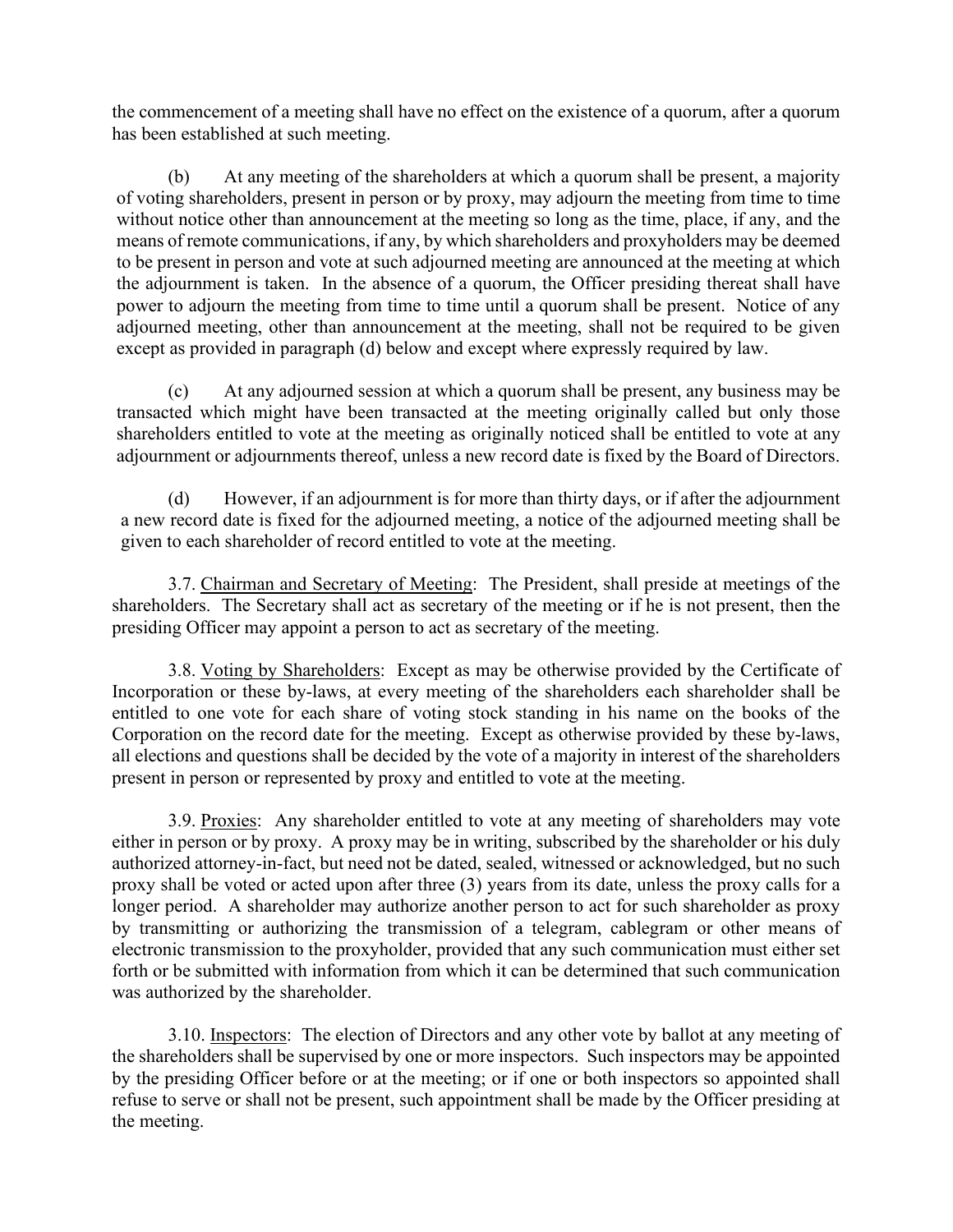#### 3.11. List of Shareholders:

(a) At least ten days before every meeting of shareholders, the officer who has charge of the stock ledger shall prepare and make a complete list of the shareholders entitled to vote at the meeting, arranged in alphabetical order, and showing the address of each shareholder and the number of shares registered in the name of each shareholder.

(b) For a period of at least ten days prior to the meeting, such list shall be open to examination by any shareholder for any purpose germane to the meeting, either at the principal place of business of the Corporation during ordinary business hours or on a reasonably accessible electronic network, and the information required to gain access to such list shall be provided with the notice of the meeting. If the meeting is to be held at a designated place, then the list shall be produced and kept at the time and place where the meeting is to be held and may be inspected by any shareholder who is present. If the meeting is to be held solely by means of remote communication, then the list shall be open to inspection of any shareholder during the meeting on a reasonably accessible electronic network and the information required to access such list shall be provided with the notice of the meeting.

(c) The stock ledger shall be the only evidence as to who are the shareholders entitled to examine the stock ledger, the list required by this Section 3.11 or the books of the Corporation, or to vote in person or by proxy at any meeting of shareholders.

3.12. Procedure at Shareholders' Meetings: Except as otherwise provided by these by-laws or any resolutions adopted by the shareholders or Board of Directors, the order of business and all other matters of procedure at every meeting of shareholders shall be determined by the presiding Officer.

3.13. Action By Consent Without Meeting: Unless otherwise provided by the Certificate of Incorporation, any action required to be taken at any annual or special meeting of shareholders, or any action which may be taken at any annual or special meeting, may be taken without a meeting, without prior notice and without a vote, if a consent in writing, setting forth the action so taken, shall be signed by the holders of outstanding stock having not less than the minimum number of votes that would be necessary to authorize or take such action at a meeting at which all shares entitled to vote thereon were present and voted. Prompt notice of the taking of the corporate action without a meeting by less than unanimous written consent shall be given to those shareholders who have not consented in writing. An electronic transmission consenting to an action to be taken and transmitted by a shareholder, member or proxyholder or by a person authorized to act for a shareholder, member or proxyholder, shall be deemed to be written, signed and dated for the purposes of this section provided that such electronic transmission sets forth information from which the Corporation can determine that the electronic transmission was transmitted by the shareholder or proxyholder and the date on which the shareholder or proxyholder transmitted such electronic transmission. The date on which such electronic transmission is transmitted shall be deemed the date on which such consent was signed. No consent given by electronic transmission shall be deemed delivered until reproduced in paper and delivered to the Corporation at its registered office in the state, its principal place of business or an Officer having custody of the record book of shareholder meetings in the manner provided by the Board of Directors.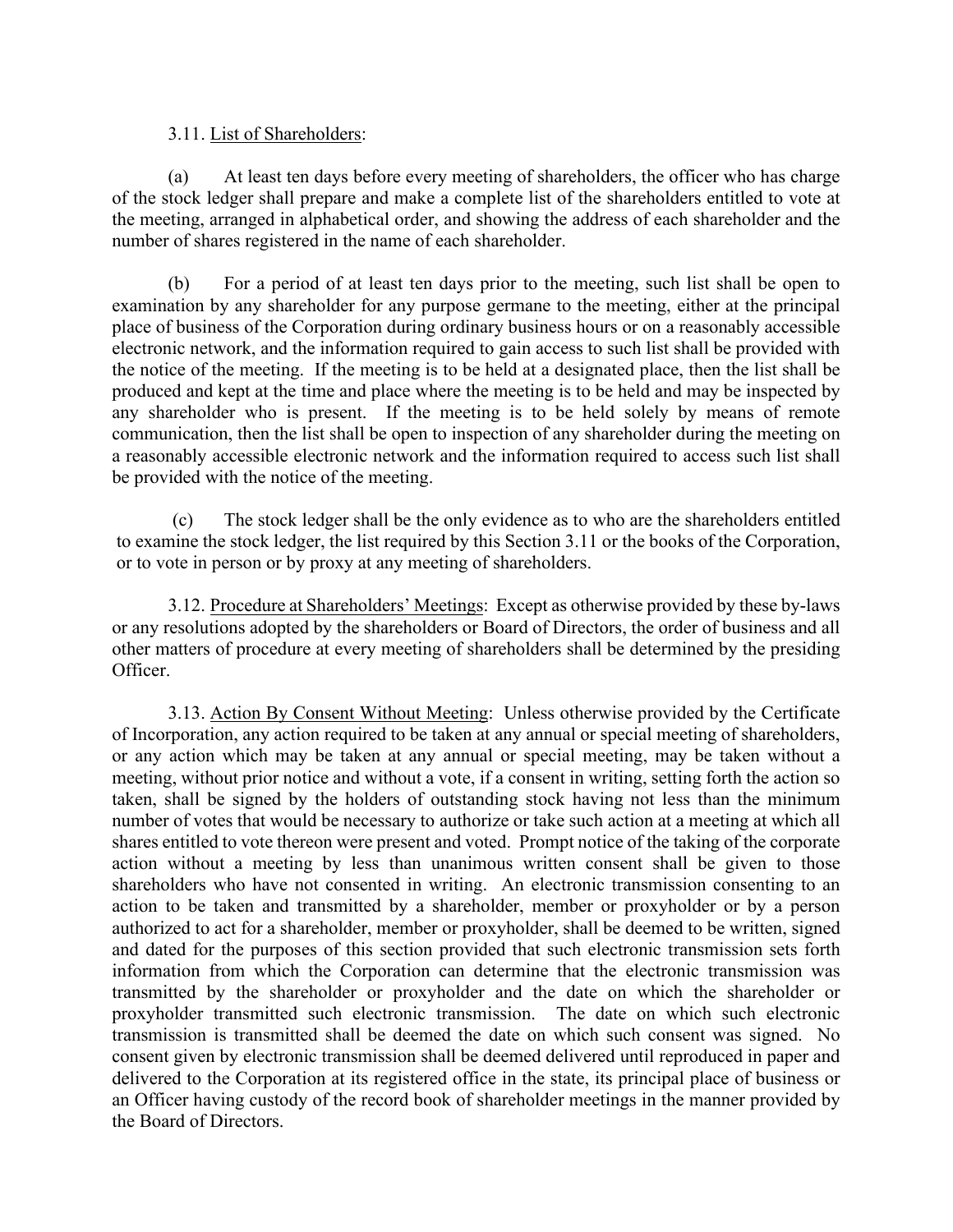# **ARTICLE IV**

## **DIRECTORS**

4.1. Powers of Directors: The property, business and affairs of the Corporation shall be managed by its Board of Directors which may exercise all the powers of the Corporation except such as are by the law of the State of Georgia or the Certificate of Incorporation or these by-laws required to be exercised or done by the shareholders.

4.2. Number, Method of Election, Terms of Office of Directors: The number of Directors which shall constitute the Board of Directors shall be at least one (1) unless and until otherwise determined by an action taken by the shareholders or the Board of Directors. Each Director shall hold office until the next annual meeting of shareholders and until his successor is elected and qualified, provided, however, that a Director may resign at any time. Directors need not be shareholders. All elections of Directors shall be by written ballot; if authorized by the Board of Directors, such requirement of a written ballot shall be satisfied by a ballot submitted by electronic transmission, provided that any such electronic transmission must either set forth or be submitted with information from which it can be determined that the electronic transmission was authorized by the shareholder or proxyholder.

## 4.3. Vacancies on Board of Directors; Removal:

(a) Any Director may resign his office at any time by delivering his resignation in writing or by electronic transmission to the Corporation by delivery to the President or Vice-President, if any. The resignation will take effect at the time specified therein or, if no time is specified, it will be effective at the time of its receipt by the Corporation. The acceptance of a resignation shall not be necessary to make it effective, unless expressly so provided in the resignation.

(b) Any vacancy in the authorized number of Directors may be filled by majority vote of the shareholders and any Director so chosen shall hold office until the next annual election of Directors by the shareholders and until his successor is duly elected and qualified or until his earlier resignation or removal.

(c) Any Director may be removed with or without cause at any time by the majority vote of the shareholders given at a special meeting of the shareholders called for that purpose.

## 4.4. Meetings of the Board of Directors:

(a) The Board of Directors may hold its meetings, both regular and special, either within or outside the State of Georgia.

(b) Regular meetings of the Board of Directors may be held at such time and place as shall from time to time be determined by resolution of the Board of Directors. No notice of such regular meetings shall be required. If the date designated for any regular meeting shall be a legal holiday, then the meeting shall be held on the next day which is not a legal holiday.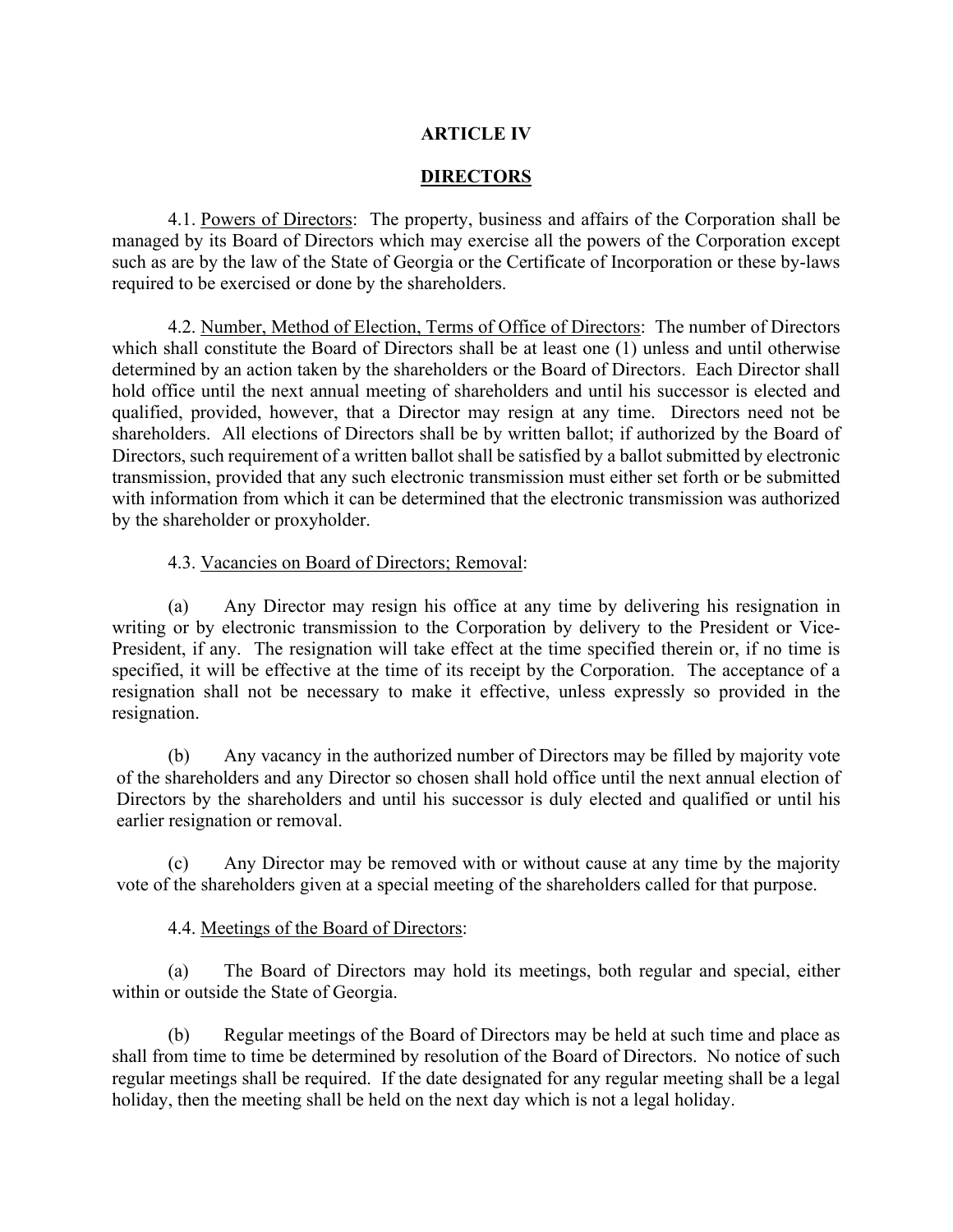(c) The annual meeting of each newly elected Board of Directors shall be held immediately following the annual meeting of the shareholders for the election of Officers and the transaction of such other business as may come before it. If such meeting is held at the place of the shareholders' meeting, no notice thereof shall be required.

(d) Special meetings of the Board of Directors shall be held whenever called by direction of the President or at the written request of any one Director.

(e) The Secretary shall give notice to each Director of any special meeting of the Board of Directors by mailing the same at least three days before the meeting or by telegraphing, telexing, or delivering the same not later than the date before the meeting.

Unless required by law, such notice need not include a statement of the business to be transacted at, or the purpose of, any such meeting. Any and all business may be transacted at any meeting of the Board of Directors. No notice of any adjourned meeting need be given.

No notice to or waiver by any Director shall be required with respect to any meeting at which the Director is present.

4.5. Quorum and Action: Unless provided otherwise by law or these by-laws, a majority of the Directors shall constitute a quorum for the transaction of business; but if there shall be less than a quorum at any meeting of the Board, a majority of those present may adjourn the meeting from time to time. The vote of a majority of the Directors present at any meeting at which a quorum is present shall be necessary to constitute an act of the Board of Directors.

4.6. Presiding Officer and Secretary of the Meeting: The President, or, in his absence a member of the Board of Directors selected by the members present, shall preside at meetings of the Board. The Secretary shall act as secretary of the meeting, but in his absence the presiding Officer may appoint a secretary of the meeting.

4.7. Action by Consent Without Meeting: Any action required or permitted to be taken at any meeting of the Board of Directors or of any committee thereof may be taken without a meeting if all members of the Board or committee, as the case may be, consent thereto in writing or by electronic transmission, and the writing or writings or electronic transmission or electronic transmissions are filed with the minutes or proceedings of the Board or committee. Such filing shall be in paper form if the minutes are maintained in paper form and shall be in electronic form if the minutes are maintained in electronic form.

4.8. Action by Telephonic Conference: Members of the Board of Directors, or any committee designated by such board, may participate in a meeting of such board or committee by means of conference telephone or other communications equipment by means of which all persons participating in the meeting can hear each other, and participation in such a meeting shall constitute presence in person at such meeting.

4.9. Committees: The Board of Directors shall, by resolution or resolutions passed by a majority of Directors, designate one or more committees, each of such committees to consist of one or more Directors of the Corporation, for such purposes as the Board shall determine. The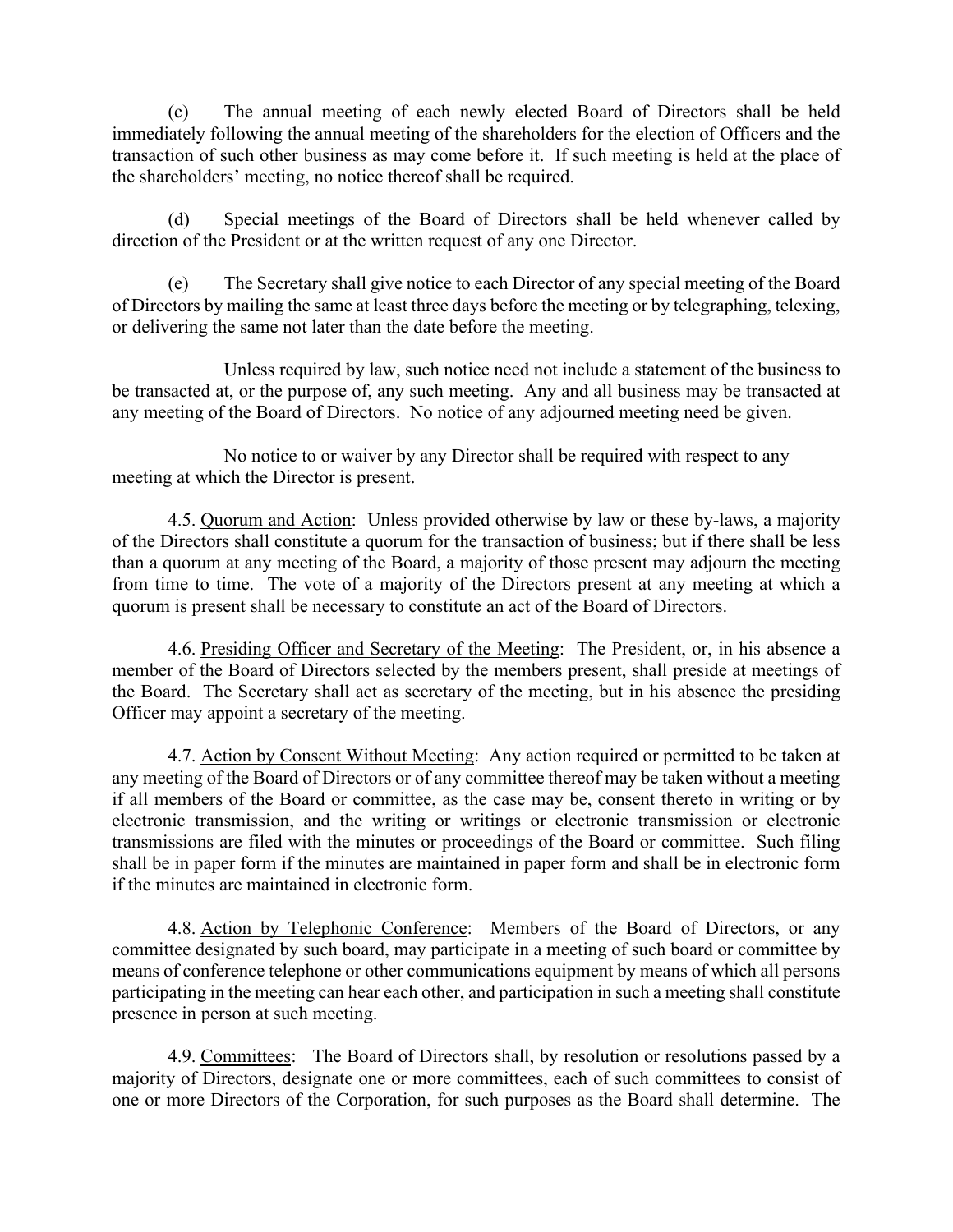Board may designate one or more Directors as alternate members of any committee, who may replace any absent or disqualified member at any meeting of such committee.

4.10. Compensation of Directors: Directors shall receive such reasonable compensation for their service on the Board of Directors or any committees thereof, whether in the form of salary or a fixed fee for attendance at meetings, or both, with expenses, if any, as the Board of Directors may from time to time determine. Nothing herein contained shall be construed to preclude any Director from serving in any other capacity and receiving compensation therefor.

## **ARTICLE V**

## **OFFICERS**

5.1.Officers, Title, Elections, Terms:

(a) The elected Officers of the Corporation shall be a President, a Treasurer and a Secretary, and if deemed necessary, expedient or desirable by the Board of Directors, any additional officer or agent with such duties as designated by a vote of the Board of Directors. Any number of offices may be held by the same person. Except as may otherwise be provided in the resolution on the Board of Directors choosing him, no officer need be a director. The Officers shall be elected by the Board of Directors at its annual meeting following the annual meeting of the shareholders, to serve at the pleasure of the Board or otherwise as shall be specified by the Board at the time of such election and until their successors are elected and qualified.

(b) The President shall hold or have the power to designate any person to hold any office left vacant by death, resignation, removal or otherwise until a successor be elected by the Board of Directors.

(c) Any Officer may resign his office at any time. Such resignation shall be made in writing and shall take effect at the time specified therein or, if no time be specified, at the time of its receipt by the Corporation. The acceptance of a resignation shall not be necessary to make it effective, unless expressly so provided in the resignation.

(d) Any elected Officer may be removed at any time, either with or without cause, by resolution adopted at any annual or special meeting of the Board of Directors by a majority of the Directors then in office.

## 5.2. Duties:

(a) President: The President shall be the principal executive Officer of the Corporation and, subject to the control of the Board of Directors, shall supervise and control all the business and affairs of the Corporation. He shall, when present, preside at all meetings of the shareholders and of the Board of Directors. He shall see that all orders and resolutions of the Board of Directors are carried into effect (unless any such order or resolution shall provide otherwise), and in general shall perform all duties incident to the office of president and such other duties as may be prescribed by the Board of Directors from time to time.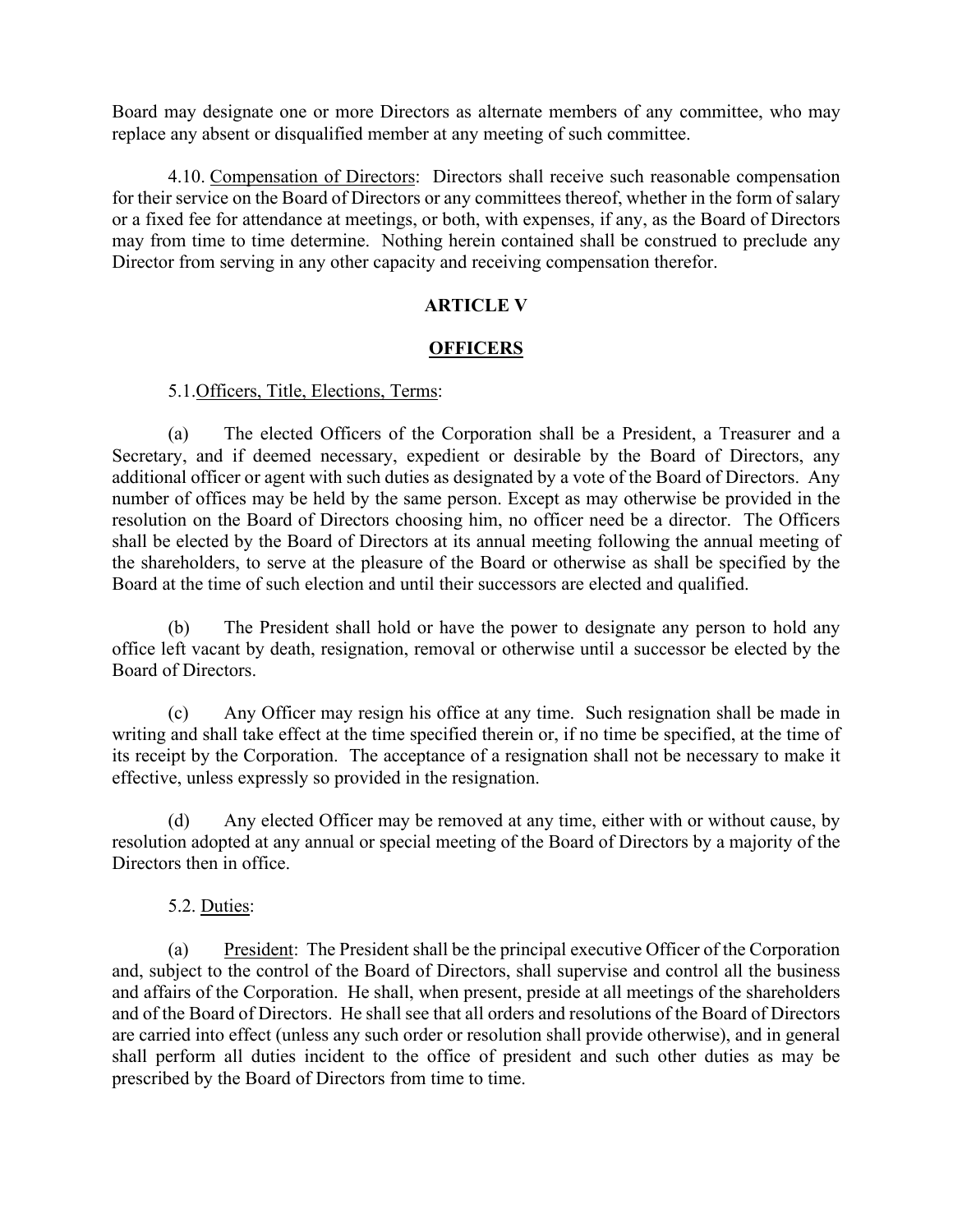(b) Treasurer: The Treasurer shall: (1) have charge and custody of and be responsible for all funds and securities of the Corporation; (2) receive and give receipts for moneys due and payable to the Corporation from any source whatsoever; (3) deposit all such moneys in the name of the Corporation in such banks, trust companies, or other depositaries as shall be selected by resolution of the Board of Directors; and (4) in general perform all duties incident to the office of treasurer and such other duties as from time to time may be assigned to him by the President or by the Board of Directors. The Treasurer shall, if required by the Board of Directors, give a bond for the faithful discharge of his duties in such sum and with such surety or sureties as the Board of Directors shall determine.

(c) Secretary: The Secretary shall: (1) prepare and keep the minutes of the meetings of the shareholders, the Board of Directors, and all committees, if any, of which a secretary shall not have been appointed, and actions taken by the shareholders, the Board of Directors, and all committees, if any, in lieu of annual and special meetings in one or more books provided for that purpose; (2) file the Corporation's annual reports and other corporate documents with the Secretary of State where the Corporation is incorporated or qualified; (3) keep copy of the Corporation's annual reports and other corporate documents with the Secretary of State where the Corporation is incorporated or qualified in one or more books provided for that purpose; (4) see that all notices are duly given in accordance with the provisions of these by-laws and as required by law; (5) be custodian of the corporate records and of the seal of the Corporation and see that the seal of the Corporation is affixed to all documents, the execution of which on behalf of the Corporation under its seal, is duly authorized; (6) have general charge of stock transfer books of the Corporation; and (7) in general perform all duties incident to the office of secretary and such other duties as from time to time may be assigned to him by the President or by the Board of Directors.

# **ARTICLE VI**

# **CAPITAL STOCK**

## 6.1. Stock Certificates:

(a) Every holder of stock in the Corporation shall be entitled to have a certificate signed by, or in the name of, the Corporation by the President and by the Secretary, certifying the number of shares owned by him.

(b) If any Officer who has signed or whose facsimile signature has been placed upon a certificate shall have ceased to be such Officer before such certificate is issued, it may be issued by the Corporation with the same effect as if he were such Officer at the date of issue.

(c) Certificates of stock shall be issued in such form not inconsistent with the Certificate of Incorporation as shall be approved by the Board of Directors, and shall be numbered and registered in the order in which they were issued.

(d) All certificates surrendered to the Corporation shall be canceled with the date of cancellation, and shall be retained by the Secretary, together with the powers of attorney to transfer and the assignments of the shares represented by such certificates, for such period of time as shall be prescribed from time to time by resolution of the Board of Directors.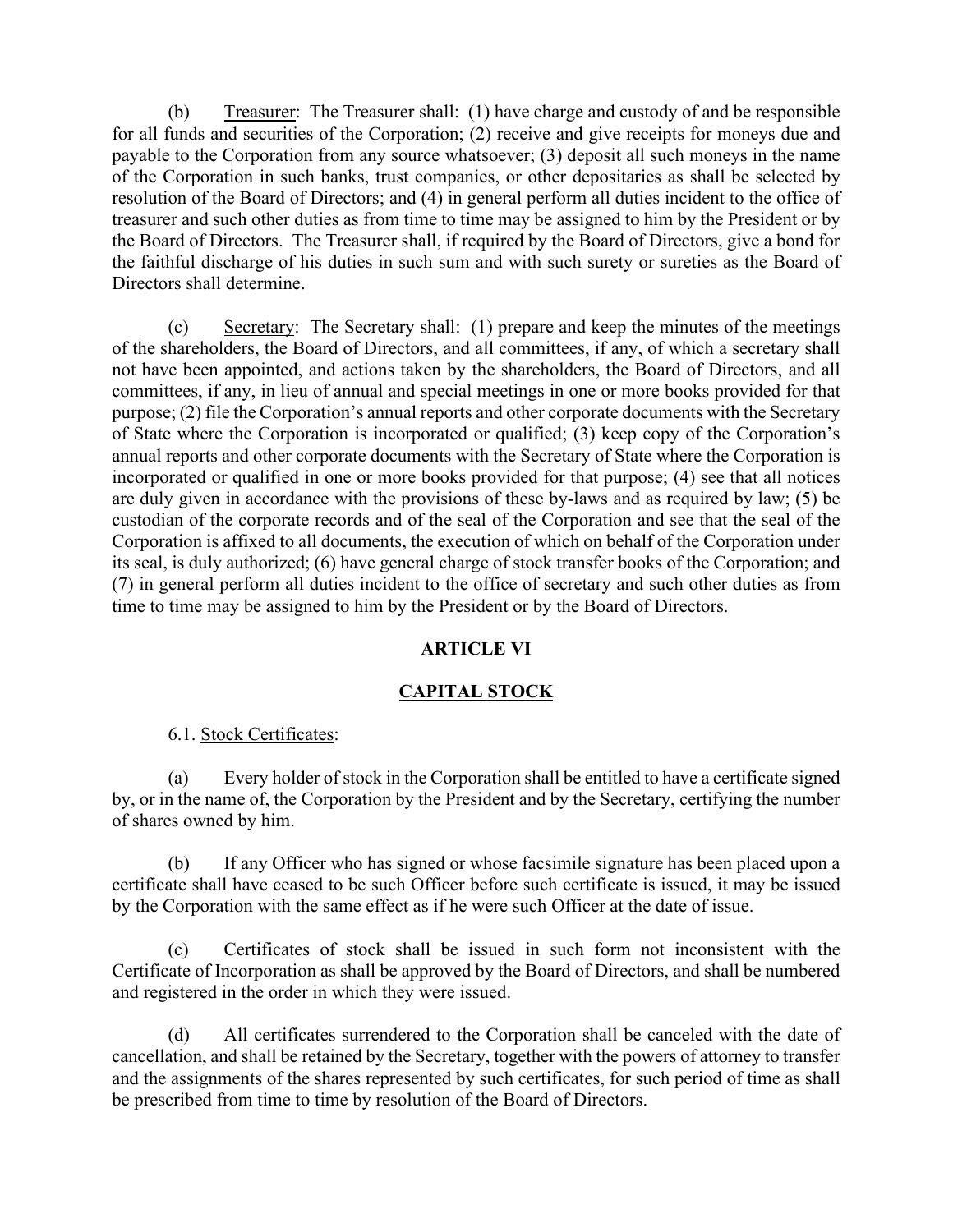6.2. Record Ownership: A record of the name and address of the holder of such certificate, the number of shares represented thereby and the date of issue thereof shall be made on the Corporation's books. The Corporation shall be entitled to treat the holder of any share of stock as the holder in fact thereof, and accordingly shall not be bound to recognize any equitable or other claim to or interest in any share on the part of any other person, whether or not it shall have express or other notice thereof, except as required by law.

6.3. Transfer of Record Ownership: Transfers of stock shall be made on the books of the Corporation only by direction of the person named in the certificate or his attorney, lawfully constituted in writing, and only upon the surrender of the certificate therefor and a written assignment of the shares evidenced thereby. Whenever any transfer of stock shall be made for collateral security, and not absolutely, it shall be so expressed in the entry of the transfer when the certificates are presented to the Corporation for transfer, and both the transferor and the transferee shall request the Corporation to do so.

6.4. Lost, Stolen or Destroyed Certificates: Certificates representing shares of the stock of the Corporation shall be issued in place of any certificate alleged to have been lost, stolen or destroyed in such manner and on such terms and conditions as the Board of Directors from time to time may authorize, including the requirement to give the Corporation a bond sufficient to indemnify it against any claim that may be made against it on account of the alleged loss, theft or destruction, or issuance of such new certificate.

6.5. Transfer Agent; Registrar; Rules Respecting Certificates: The Board of Directors may designate one or more transfer offices or agencies where stock of the Corporation shall be transferable. The Board of Directors may also maintain one or more registry offices where such stock shall be registered. The Board of Directors may make such rules and regulations as it may deem expedient concerning the issue, transfer and registration of stock certificates.

6.6. Fixing Record Date for Determination of Shareholders of Record: The Board of Directors may fix, in advance, a date as the record date for the purpose of determining shareholders entitled to notice of, or to vote at, any meeting of the shareholders or any adjournment thereof, or the shareholders entitled to receive payment of any dividend or other distribution or the allotment of any rights, or entitled to exercise any rights in respect of any change, conversion or exchange of stock, or to express consent to corporate action in writing without a meeting, or in order to make a determination of the shareholders for the purpose of any other lawful action. Such record date in any case shall be not more than sixty days nor less than ten days before the date of a meeting of the shareholders, nor more than sixty days prior to any other action requiring such determination of the shareholders. A determination of shareholders of record entitled to notice or to vote at a meeting of shareholders shall apply to any adjournment of the meeting; provided, however, that the Board of Directors may fix a new record date for the adjourned meeting.

6.7. Dividends: Subject to the provisions of the Certificate of Incorporation, the Board of Directors may, out of funds legally available therefor at any regular or special meeting, declare dividends upon the capital stock of the Corporation out of the Corporation's surplus as computed in accordance with applicable law, or if no such surplus exists, then out of its net profits for the fiscal year in which such dividend is declared and/ or the preceding fiscal year. Before declaring any dividend there may be set apart out of any funds of the Corporation available for dividends, such sum or sums as the Board of Directors from time to time in its discretion deems proper for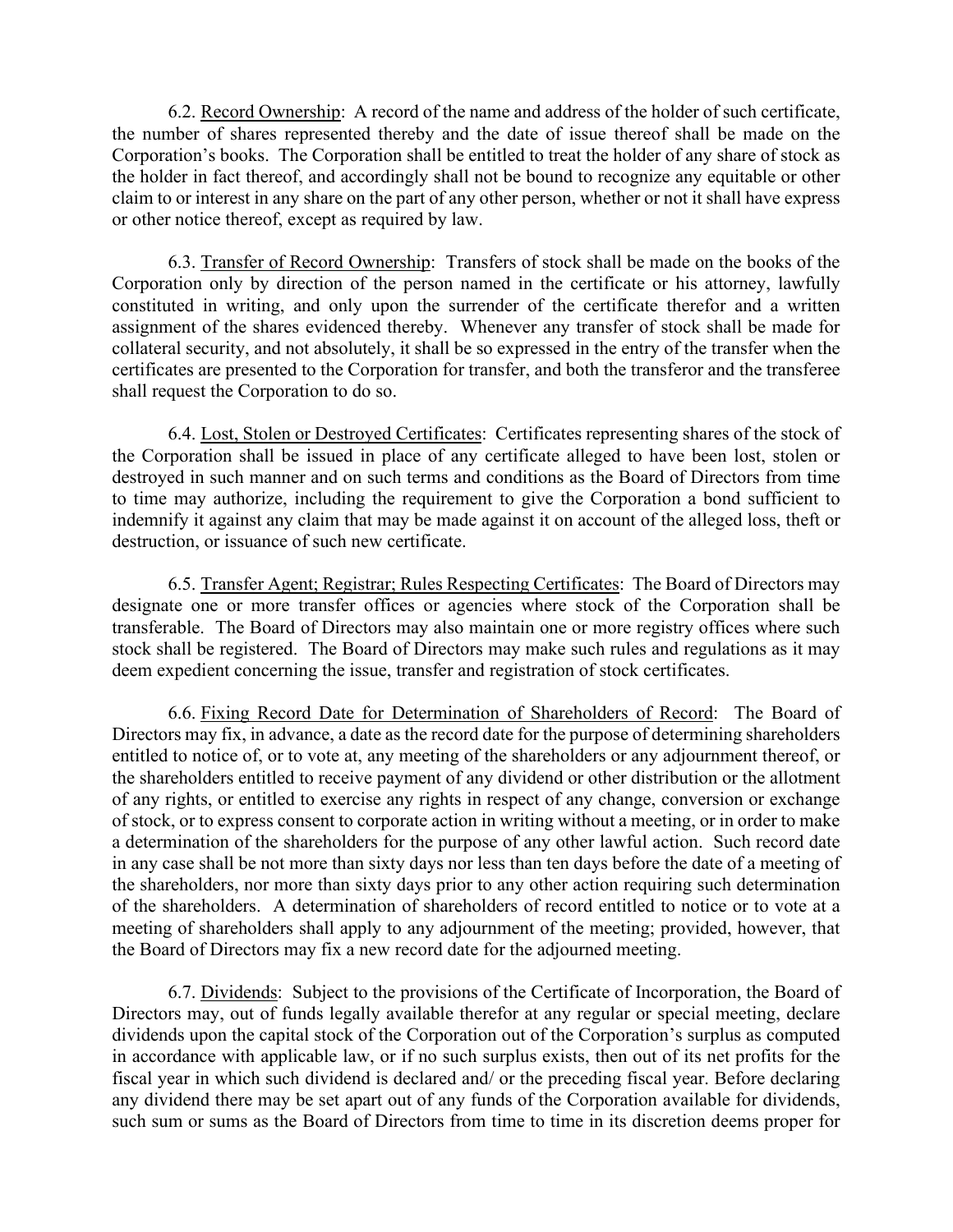working capital or as a reserve fund to meet contingencies or for equalizing dividends or for such other purposes as the Board of Directors shall deem conducive to the interests of the Corporation.

## **ARTICLE VII**

## **SECURITIES HELD BY THE CORPORATION**

7.1. Voting: Unless the Board of Directors shall otherwise order, the President, the Secretary or the Treasurer shall have full power and authority, on behalf of the Corporation, to attend, act and vote at any meeting of the shareholders of any corporation in which the Corporation may hold stock, and at such meeting to exercise any or all rights and powers incident to the ownership of such stock, and to execute on behalf of the Corporation a proxy or proxies empowering another or others to act as aforesaid. The Board of Directors from time to time may confer like powers upon any other person or persons.

#### 7.2. General Authorization to Transfer Securities Held by the Corporation:

(a) Any of the following Officers, to wit: the President and the Treasurer shall be, and they hereby are, authorized and empowered to transfer, convert, endorse, sell, assign, set over and deliver any and all shares of stock, bonds, debentures, notes, subscription warrants, stock purchase warrants, evidence of indebtedness, or other securities now or hereafter standing in the name of or owned by the Corporation, and to make, execute and deliver, under the seal of the Corporation, any and all written instruments of assignment and transfer necessary or proper to effectuate the authority hereby conferred.

(b) Whenever there shall be annexed to any instrument of assignment and transfer executed pursuant to and in accordance with the foregoing paragraph (a), a certificate of the Secretary of the Corporation in office at the date of such certificate setting forth the provisions of this Section 6.2 and stating that they are in full force and effect and setting forth the names of persons who are then Officers of the Corporation, then all persons to whom such instrument and annexed certificate shall thereafter come, shall be entitled, without further inquiry or investigation and regardless of the date of such certificate, to assume and to act in reliance upon the assumption that the shares of stock or other securities named in such instrument were theretofore duly and properly transferred, endorsed, sold, assigned, set over and delivered by the Corporation, and that with respect to such securities the authority of these provisions of the by-laws and of such Officers is still in full force and effect.

## **ARTICLE VIII**

#### **MISCELLANEOUS**

8.1. Signatories: All checks, drafts or other orders for the payment of money, notes or other evidences of indebtedness issued in the name of the Corporation shall be signed by the President or by such Officer or Officers or such other person or persons as the President or the Board of Directors may from time to time designate.